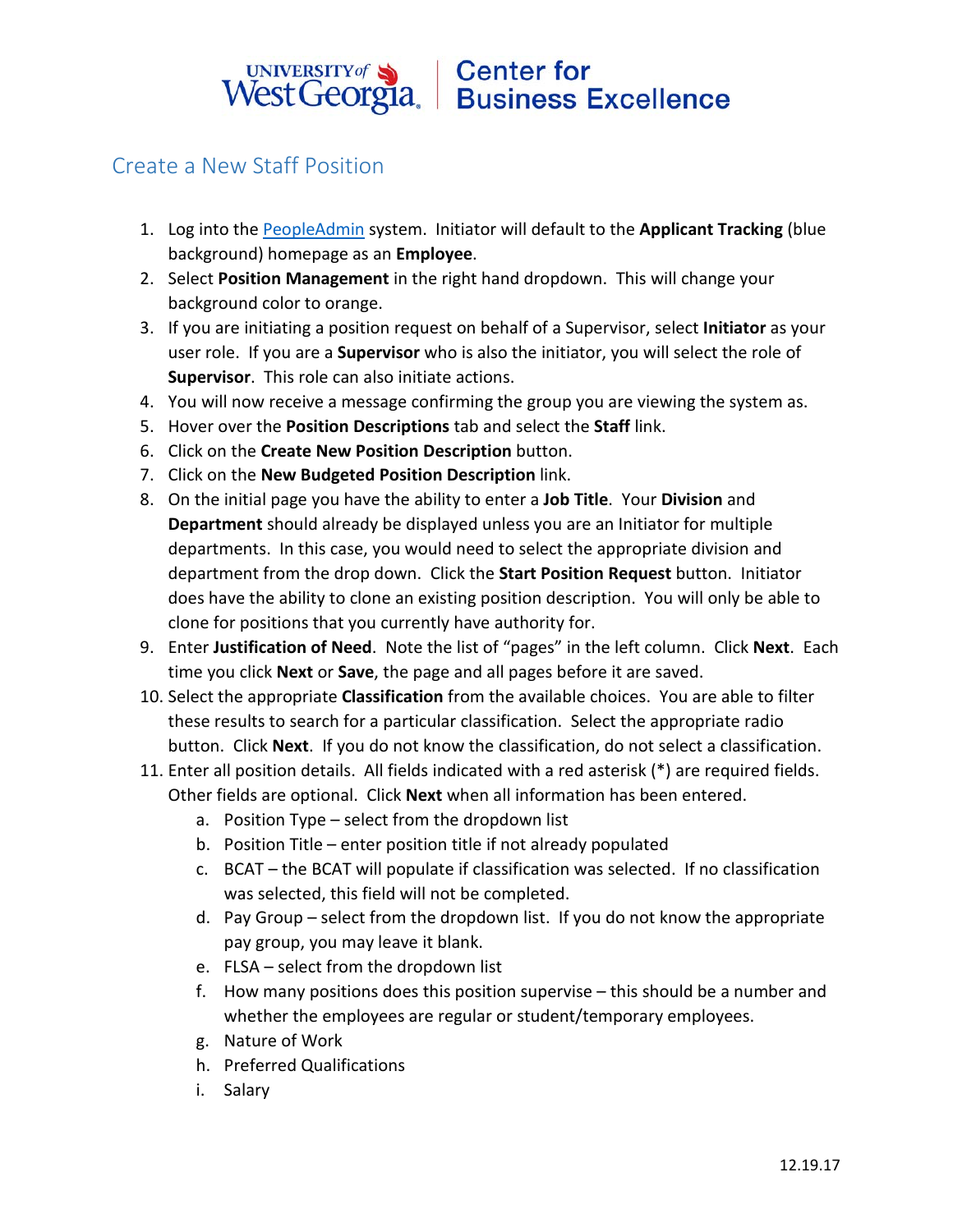## UNIVERSITY of Sand Center for<br>West Georgia. Business Excellence

- j. Budget Salary for Position
- k. Number of Hires Requested for Position Title
- l. Funding Source
- m. Estimated Hiring Date
- n. Replacement or New Position
- o. Name of Employee Being Replaced
- p. Special certification or license required
- q. Physical requirements or working conditions
- r. List budgetary responsibilities
- s. Types of decisions this position will make
- t. Required qualifications
- u. Post Position? Indicate yes or no as to whether the position is to be posted.
- v. Search Committee Chair select the individual who will be acting as the Search Committee Chair for this position. If you do not know who this will be, select yourself.
- w. Supervisor select the name of the supervisor for the position.
- 12. Click the **Add Primary Duties and Responsibilities Entry** button. Enter the Percentage of Total Time and the Responsibility or Duty associated with that percentage of time. Percentages should total 100%. Continue to click the **Add Primary Duties and Responsibilities Entry** button to add additional entries. Click **Next**.
- 13. **Supervisory Responsibilities** is where you will indicate if the position will have supervisory duties and for whom those duties will be for. Please check the fields that apply. All fields require a selection. Please select Not Applicable if this does not apply. Click **Next**.
- 14. On the **Supervisor** page, select the appropriate supervisor for this position. Click **Next**.
- 15. On the **Applicant Documents** page, please indicate the applicant documents that will be optional and required. Click **Next**.
- 16. The **Position Summary** page will be an opportunity for you to make a final review of the data entered. If a position was cloned and changes were made, the user will see the data that was "Currently" within the position and the data that has been updated or changed. Initiator can click on the **Edit** link to make any final edits.
- 17. All fields should have a green circle with a checkmark indicating all required fields have been completed. An orange circle with an exclamation point indicates that a required field is not completed. The Initiator must click on the **Edit** link and correct the information before submitting.
- 18. Initiator should click on the **Take Action on Position Request** and select the action to **Submit to Supervisor**. If submitting as the supervisor, select the **Submit to HR Classification** as the action.
- 19. Initiator does have the opportunity to enter **Comments**. Remember these comments become part of the position record and should be position related. Comments are not